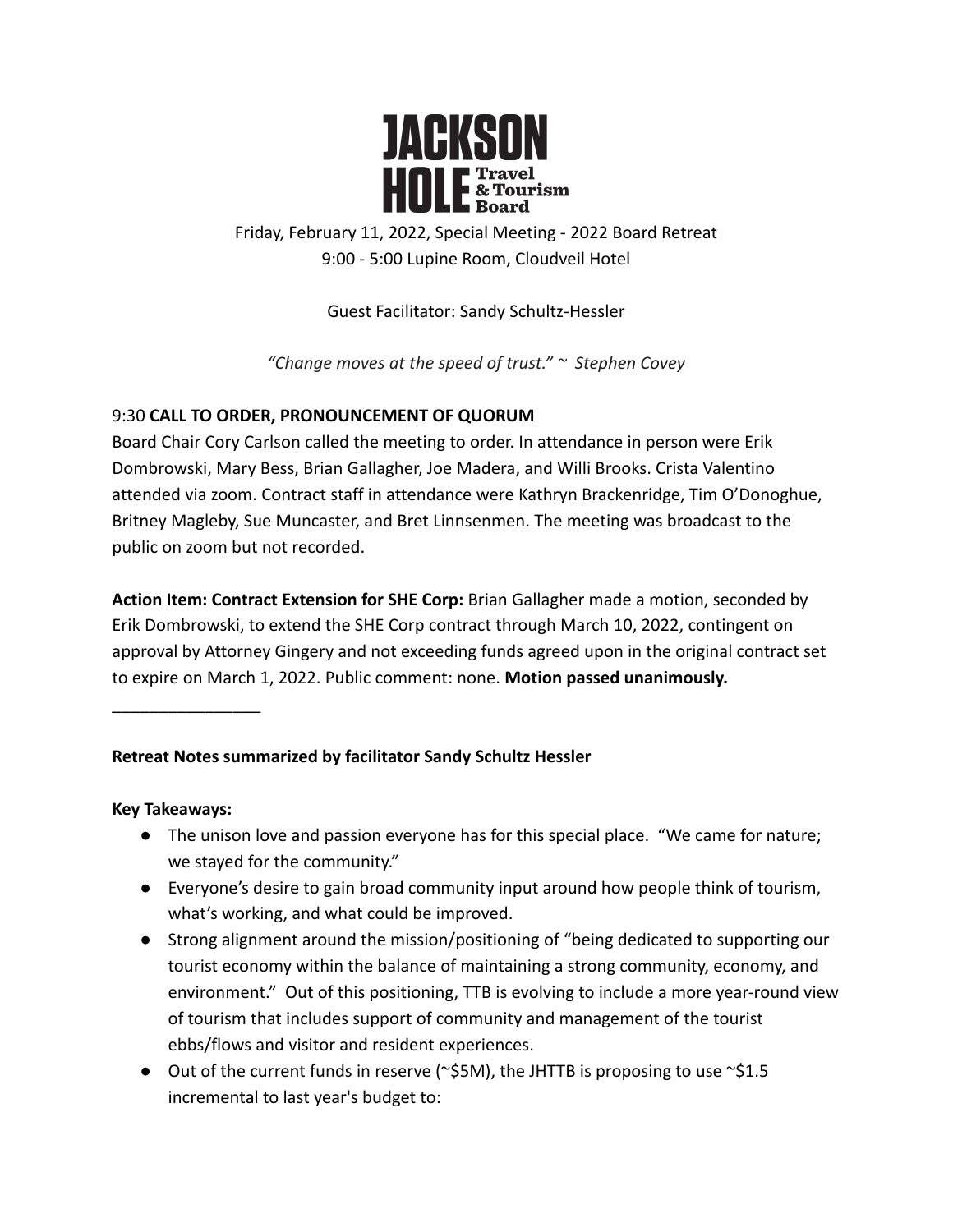a) creating a more user-friendly, supportive website (~\$500k)

b) increasing events funds (both community character and large events) to meet the

community requests and JH TTB criteria (~\$600k);

- c) Increase contract advertising/social media (~\$100k) and
- d) aligning messaging/voice as one umbrella organization to the visitor.

### **Detailed Notes and Discussion Points:**

### **Why are you here in Jackson Hole?**

- Inspired by the nature of the Tetons and local area
- Nature brought us here; Community keeps us here
- It's a physically challenging place due to isolation, weather, winter thus, the strength of the community is even more critical.
- We all want to be here; It's not just work; it's life and a conscious choice.
- There is a "spirituality of place" here that is intangible but feeds our soul.
- There is a realness of people in the community; genuine connection; we go outside together and play.
- There is a reverence beyond ego into our deeper soul
- Welcomeness & neighborliness that is the Soul of the Valley

# **Why do you put in the time to the JHTTB? What is your personal goal/vision?**

- Help create the balance of bringing people here and supporting a thriving community
- Help find the clarity between the benefits and challenges of tourism
- Help shape the direction of tourism for Jackson Hole, be part of the change/solution
- Help navigate the paradigm shift between just a shoulder season organization to a tourism manager
- To be in a position of influence around
	- priorities;
	- sense of commitment to honoring our love of Jackson Hole;
	- staying open-minded

# **What Data would help allow you to best do your job for the JHTTB**

- Gain Local community feedback on how they feel about tourism
- Ensure broad participation
- Gain insights from all 14 elected officials
- Do correlations by key demographics (including how long someone has lived here)
- Expand education around this feedback study to ensure all cross-sections of the population are heard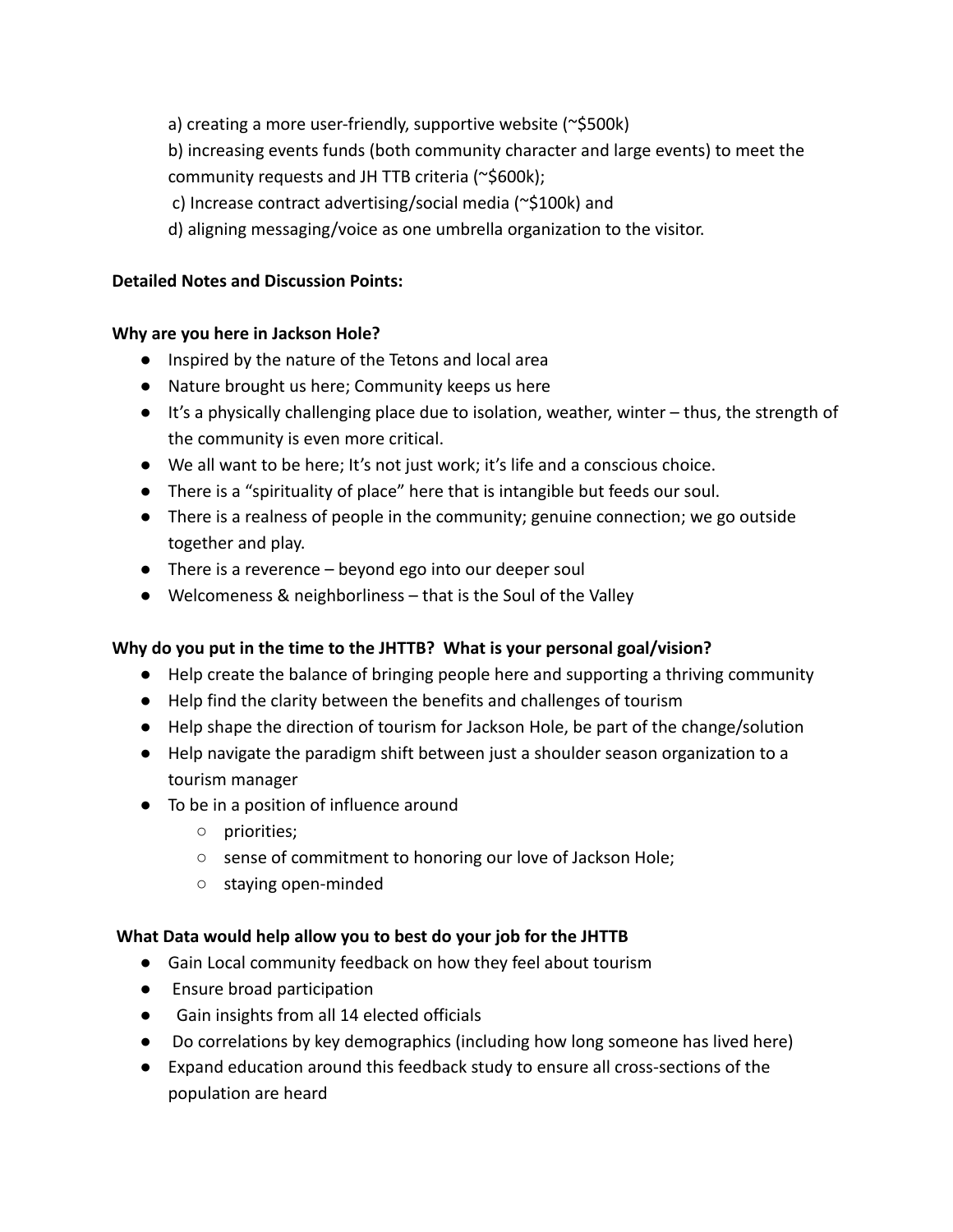- Find other models/learnings from Peer Communities around tourism challenges.
- Which Visitor Avitar (Target Audience) drives our answers?
- Clarity on ideal tourist definitions (high value, DEI, etc.)
- What are the market conditions of the world in the near future (politically & economically)?
- Develop a better understanding of "Carrying Capacity" and implications/relationships between tourism and housing, workforce, infrastructure, environment
	- What are our desired conditions?
	- What are our limitations on access?
	- How do we think about the impact on natural resources?

### **What does the JHTTB do?**

- Pragmatic Answer Utilizes funds generated from the Lodging Tax to promote and attract visitation.
	- Initially focused on the off-season.
	- Ten years of growth; 30% growth in lodging tax in 2021
	- Now shifting to the more year-round role with a focus on the Visitor Experience, Vitality of the Tourist Focused Economy, Quality of Community and Preservation of our Natural Resources
	- Funding is managed through subcommittees (events, education, sustainable management, and marketing)
	- Driven by community ideas
- Mission/Vision Answers
	- Dedicated to developing a healthy tourism economy that preserves JH's natural capital, enhances webbing of the community, and maintains a positive visitor experience.
	- Optimizes the balance between environmental, social, and economic vitality.
	- Promotes and markets a sustainable destination
	- Maximizes benefits to visitors and minimizes impacts to the community
	- Support healthy tourist flows throughout the year.
	- These flows and funding focus will continually shift to meet community and market conditions.
	- Promotes destination that stewards environment and community well-being.

### **Key Budgeting Principles**

- Increase event funding to support community well-being and visitor experience
- Require more from applicants regarding sustainability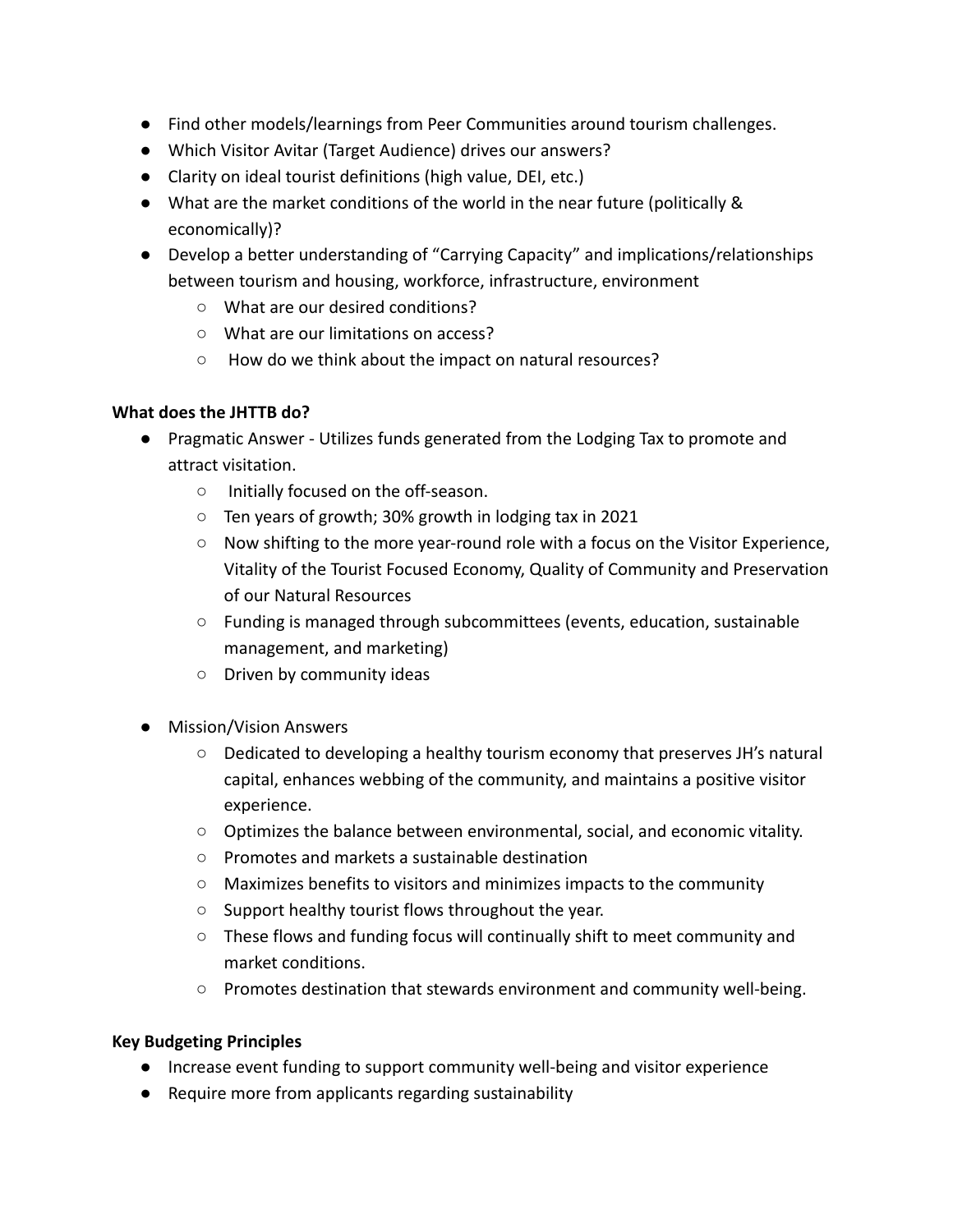- Broadening the event funding cycle
- Regarding marketing funds they should be focused locally, more targeted, ensure Chamber alignment.
- Improve our use of Technology to meet our mission better
- Improve website that better speaks to both visitors and locals and creates a more welcoming, informational portal for visitors
- Create key points and look/feel for visitors that is consistent across platforms and organizations (especially those using TTB funds)
- Identify an appropriate content management system
- Expand wireframe capacity
- Think about how to better support tourism facing businesses
- Develop Ongoing tracking data to understand community well-being, visitor experience, and community needs related to tourism.

#### **Draft Budgeting Frameworks for FY 2022**

- Consistent support & funding with last year on programs
- $\bullet$  Add  $\sim$  \$1.5m out of reserves this year and perhaps next
- $\bullet$  Website development ~\$500
	- Brian and Eric to outline a scope of work document / RFP
	- Create tourist 1 step shop
	- Understand booking pathway and Central Reservations synergy/reservations technology
	- Understand how broadly functionality should be for activities
	- Make visitor planning easier
	- Goal Integral destination education for tourists
	- Understand staffing implications contract a part-time manager?
	- The timing coincides with STMP delivery.
	- $\circ$  Key question how to set up website messaging beyond the life of the TTB
	- Create strong synergy/alignment with Chamber on Visitor Messaging at airport, throughout town, visitors services
	- Translation services for more community access
	- Increase contract advertising from 3 seasons to 4 with a focus on visitor expectations including local outreach and education including a focus on social media ( + \$100k)
	- $\circ$  Events Increase funding in total for both Large events and community character events by  $+$   $\approx$  \$600k)

#### **Organizational Improvements**